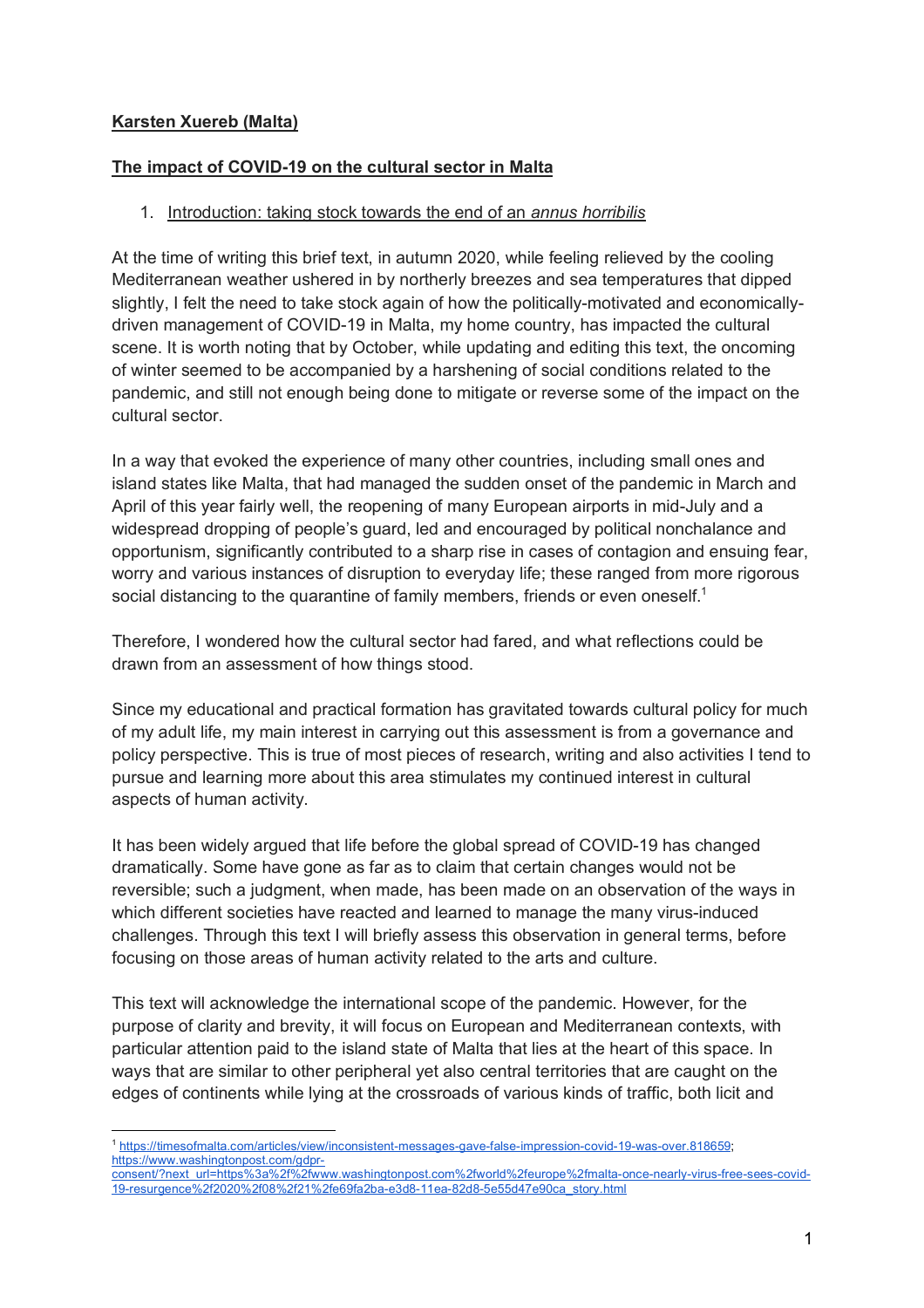illicit, Malta is characterised by the kind of rapid social changes characteristic of lands traversed by mobile people and goods, as well as the development and delivery of services related to financial gain and economic development.<sup>2</sup>

## 2. Metaphors to help with understanding our contexts

A good friend of mine, poet and professor of Maltese literature Adrian Grima, often told me how metaphors may be ideal in helping us understand situations around us.<sup>3</sup>

As the first image with which I will try to understand the current circumstance, the Polish philosopher Zygmunt Bauman's metaphor of life in the twenty-first century as one of being immersed in 'liquid modernity' has been commented on, among others, by the Italian sociologist Carlo Bordoni. On the one hand, he seems to strike a chord with the ongoing uneasy climate when he notes that 'the current condition of our world' is one 'in which insecurity, uncertainty, and individualism are the dominant players'.4

However, one of the strengths of Bauman's image is, quite aptly, its flexibility and malleability with which to effectively address different situations. So, on the other hand, one may refer to quite a different interpretation of this idea when considering Roman Batko's analysis of a liquid organisation in order to reflect on the engaging dynamic structure of contemporary society that encourages interaction, as well as the values that creative collaboration brings to daily practices in the arts and culture.<sup>5</sup> Bauman's compatriot, a professor of management who studied Polish literature, thus opens up positive possibilities for greater social wellbeing, in spite of the many challenges our communities come across. In current contexts, one may refer to distancing and possibly a growing wariness to engage with other people in, say, closed environments. However, other challenges may be more traditional, and powerful, because already well established in our perception of others and how and why we related to one another.

The pervasive nature of neoliberal capitalism has arguably manifested itself further in society's response to the difficulties posed by coronavirus in the way we deal with other people, groups as well as institutions, including theatres, gallery spaces, universities and public and/or private activities aimed at significant numbers of people, such as festivals, natural parks, heritage trails and amusement parks. It seems there exists a general mistrust of those actions for which motivations may not be clear and that may appear as threatening. The fear of the pandemic may have led many to expect more rigid levels of codification in relation to our behaviour towards each other. And arguably, the monetary value we assign to actions may appear to be the safest code, because based on a transactional and profitable nature.

- $2$  A brief yet deeper reflection on this liminal yet focal context is found here:
- https://insea.org/docs/inseapublications/Malta.Seminar2019/Xuereb\_DOI10.24981M2019.8.pdf
- https://adriangrima.org/about/english/
- <sup>4</sup> https://www.cairn.info/revue-internationale-de-philosophie-2016-3-page-281.htm# 5

https://books.google.com.mt/books?id=NbcTAwAAQBAJ&pg=PA104&lpg=PA104&dq=bauman+liquid+forward&source=bl&ots =q4sb18lDQK&sig=ACfU3U2zw8lp0w9K\_ALqLx6aufs6hbz\_9A&hl=en&sa=X&ved=2ahUKEwipgtis3t3pAhXIy6YKHXGLCEsQ6 AEwDXoECBAQAQ#v=onepage&q=bauman%20liquid%20forward&f=false. In practical terms, like many of my peers, I have been fortunate to be part of a few such collectives. One global example is an informal network of young adults addressing UNESCO-inspired cultural diversity actions through networking projects http://u40net.org/who-we-are/about-us/; one Maltese one is founded by a group of female artist activists operating under the name Lab for Creative Disruption.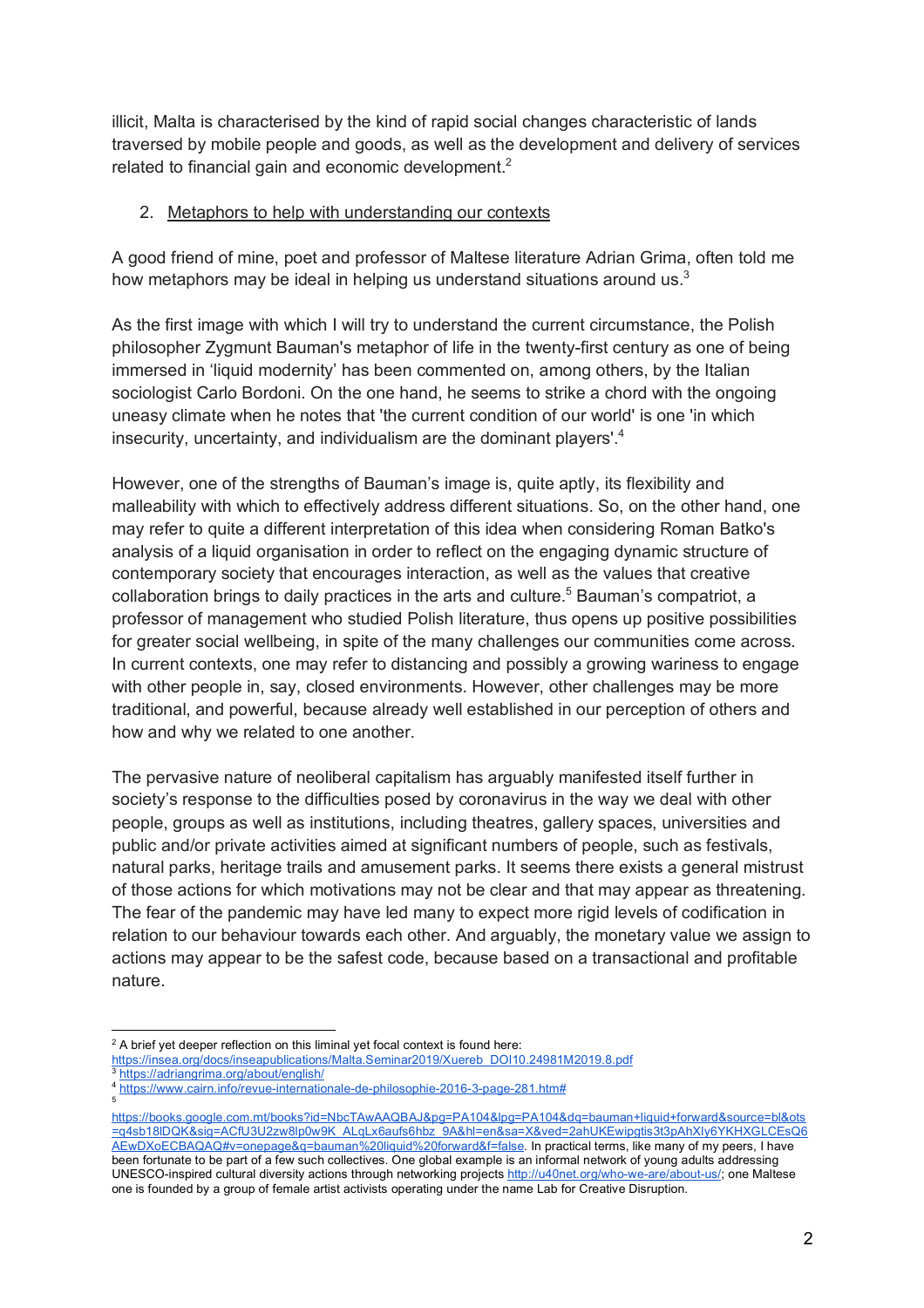In such contexts a second suggestive metaphor is one that finds its origin in Classical times, namely the often quoted trope of the Trojan horse. Introduced into a system that encourages the belief that one should not look a gift horse in the mouth, mechanisms proposed and implemented in order to support cultural expression seem to have, on the one hand, further weakened any inherent and non-economic value of culture while, on the other, increased the dependence of this area of human life on its commodification. Admittedly, even this paper struggles to strike a balance between an appraisal of the value of culture for its own sake and its economic dimension.

The third and final powerful image is neither ancient nor new, but evergreen in its source of impact and appeal. In *The Art of the Novel*, the Czech (later naturalised French) author Milan Kundera writes the following:

'...if European culture seems under threat today, if the threat from within and without hangs over what is most precious about it - its respect for the individual, for his original thought, and for his right to an inviolable private life - then, I believe, that precious essence of the European spirit is being held safe as in a treasure chest inside the history of the novel, the wisdom of the novel.'

This reflection was published in 1986, hence at what, with hindsight, would be described as the crepuscular years of the Soviet Union and the Cold War. Almost twenty-five years later European society is very different in a number of ways. This is also true of the threats it may be facing. It is not a case of *realpolitik* censorship and ideologically-driven expression, or at least this is true of most, though not all, countries belonging to the European Union. But, more generally speaking, in the light of much-criticised, yet iconic, pieces of writing by US political observers Francis Fukuyama and Samuel Huntington in the early 1990s, for instance, one would later argue that the battle of ideas seems to have lost relevance, and the practice of the belief in *laissez-faire* free markets, as had already been strongly promoted by British economists from the eighteenth century onwards, had won the day.

As hinted at earlier, the dominance of markets seems to have eviscerated people working in the creative sector, their organisations responsible for culture and educational institutions from ideas that may question, or actually counter, the predominance of economic principles like accountability, efficiency, deliverables and sales on the basis of solid market research and sound balance sheets at the exclusive expense of artistic sensitivity, empathy, intercultural skills like dialogue and comprehension of difference and diversity, and a healthy, life-long curiosity in adopting innovative approaches to social bonds that may include risk, failure and spontaneity.<sup>6</sup>

This context, observed throughout the world, including former or nominally communist countries, especially the new and current world superpower, China, applies also to Europe and the tiny island state of Malta. This text will ask whether the commercially-tuned environment that shaped human interaction before COVID-19, and some would argue that led to the pandemic (through open national borders yet secretive and competitive research and security agendas, for instance) has actually gifted people with enough knowledge,

 $6$  A longer discussion on the struggles of the cultural sector in Europe in the context of capitalism may be found here: https://theartsjournal.net/2020/03/03/xuereb-2/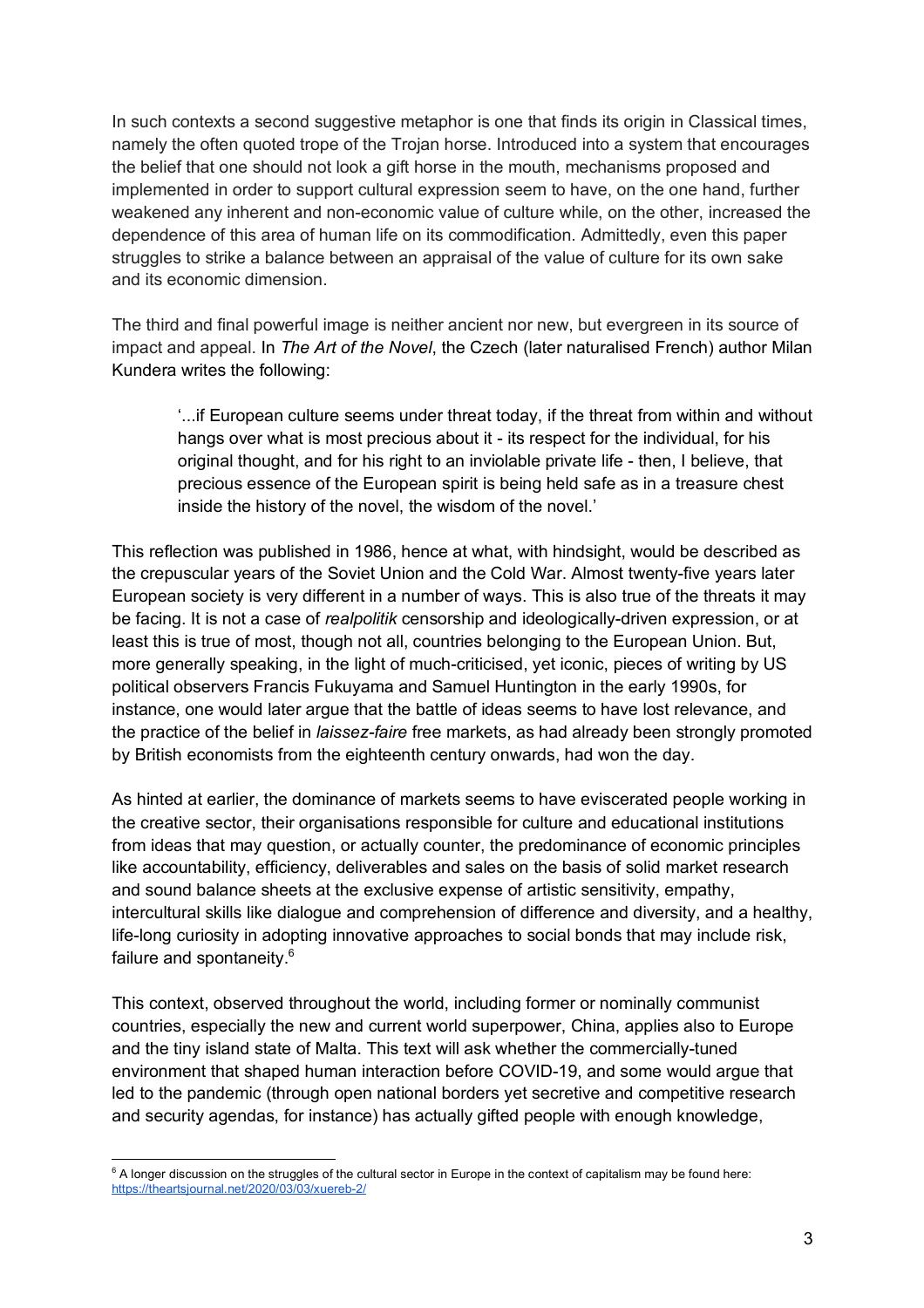understanding and empathy with which to face up to current and future challenges. It will pose this complex question in relation to the field of culture, for reasons both of personal interest by the author as well as relevance to the area being discussed here. Providing answers to this question is another matter altogether, and much more difficult, if not elusive. However, attempts at providing some reflections that, in turn may hint at some answers, will be pursued.

# 3. Transitioning from pre-COVID-19 challenges to current and foreseeable ones

Therefore, this text would like to continue this reflection on society, culture and COVID-19 by asking the following questions, and addressing them with reference to specific examples:

*Was (Maltese) society in a good situation before COVID-19? Were the arts in a good situation? What was the impact of the arts on society pre-COVID-19?*

Observing information, data and commentary as well as analysis into various aspects of life around the world, Europe and in more detail Malta, it may be stated that most people were experiencing a tough social climate even before COVID-19. This is a statement that should not raise too many eyebrows in surprise. However, it is worth making. This is because in the light of the current situation, one may be forgiven to bemoan the 'good old days' preceding the pandemic, as if the situation was all but perfect then.

Colleagues active in research and practice throughout the world, such as those who, like me, have been and occasionally or regularly are involved in local actions that are however linked to international or regional collaboration many times as part of programmes supported by institutions like UNESCO, the Asia-Europe Foundation (ASEF), the various EU-supported cultural agencies or organisations, the Council of Europe, or university consortia, for instance, have been commenting in written or spoken forms and in various fora like seminars, workshops and conferences on the importance of adopting sensible approaches to support cultural practitioners. This need has been sharpened by the pandemic's effect on the work carried out by creative professionals and their communities, but pre-existed the current situation.

# 3.1 On a global scale

The United Councils and Local Government (UCLG) has stepped up its global reach through local action over the past fifteen years since working closely with various diverse territories all around the world. It acknowledges how its members and partners have realised how the ongoing crisis, one that overlaps pre-existing economic and social hardships with the difficulties brought along by COVID-19, relates to the many challenges to existing models of development. The current circumstance and ongoing research seem to act as a prism or magnifying glass that focuses 'on the many shortcomings we were already aware of  $(...).$ <sup>7</sup> It is important to adopt research that encourages and allows for a holistic approach, as opposed to one that overly favours a sector-specific approach that may end up arguing for the prioritising of one area, for instance the arts, over others. As will be further argued below,

<sup>&</sup>lt;sup>7</sup> https://www.uclg.org/sites/default/files/decalogue\_for\_the\_post\_covid-19\_era.pdf P2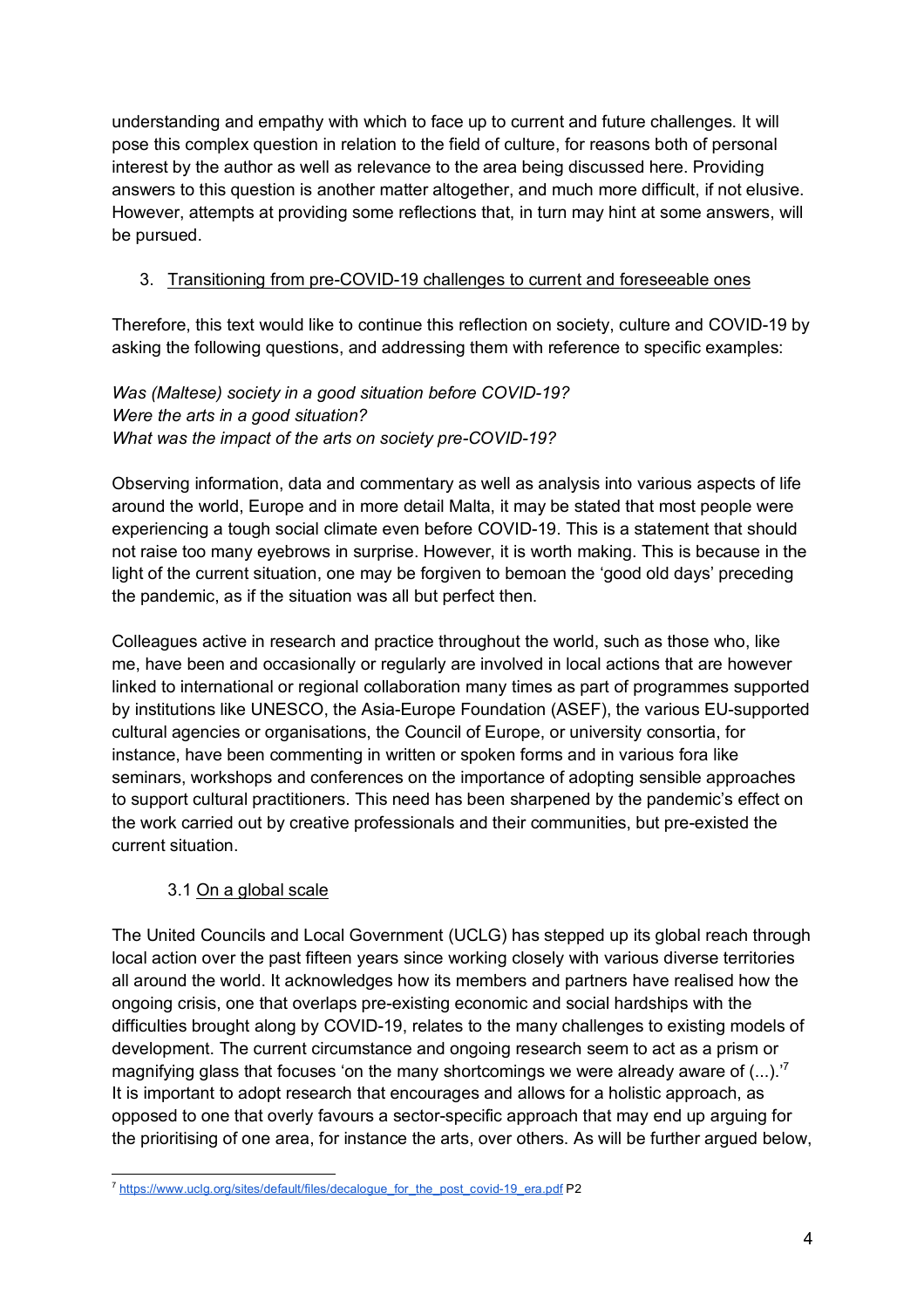such an approach has been shown to be short-sighted and counter-productive to efforts within specific sectors themselves, since navel-gazing and self-centred recommendations hinder comprehensive approaches for the wider benefit of society wherein culture and the arts play a crucial role because it is not a privileged or isolated one.

Therefore, an awareness and sensitivity is called for, 'such as the need to preserve public service provision and, particularly, the health care for citizens, the need to reduce the digital divide particularly for child education and to facilitate teleworking, the urgency to ensure adequate housing and basic services for the more vulnerable population and to secure livelihoods<sup>'8</sup>

Collective learning is identified as a key element of the way communities facing up to various social and economic challenges within their localities have come together to understand evolving situations and adapt and respond effectively on the basis of solidarity. One clear framework for the process of transitioning forward may be provided by the Sustainable Development Goals (SDGs). These in turn have informed the Local 2030 principles that act as a guiding light for the implementation of actions towards the achievement of sustainable living through the process of localising the SDGs.

Territorially comprehensive and sensitive strategies and plans are there to turn the political agenda into development objectives and tangible results that may have real impact on communities. If handled effectively, the translation of the guidelines to an overall framework for development that consists of the efficient use of resources, services, corresponding financial instruments and other community-oriented efforts may enable the coordination of work of local and other spheres of government.<sup>9</sup>

It may be opportune to include observations from an area of the world that has been severely affected by COVID-19, namely the Eastern Caribbean, because of the exposure of the small countries in this region to economies that rely on travel and tourism services. A recent report explains how 'the fortunes of large portions of the creative industries are closely linked to the broader performance of the tourism and hospitality sectors' and that in spite of clear impacts identified through research in this field, little direct and concrete action has been taken since a significant degree of practice remains 'largely informal' and therefore risks remaining overlooked in social support packages being designed. Unfortunately, this state of affairs is not restricted to this part of the world.<sup>10</sup>

In terms of actions that have been recommended to stakeholders in order to proactively address the situation, the report calls on collectives and professional associations, such as cooperatives that are often favoured as a means of aggregation, to be set up in order to support the needs of the sector by effectively articulating to policymakers what needs to be done. Creative entrepreneurs are also encouraged to contribute to providing their own 'branding support and public awareness' aimed at boosting demand for locally and regionally developed products and services. Last, but not least, it is recommended to 'tap into revenue

<sup>&</sup>lt;sup>8</sup> https://www.uclg.org/sites/default/files/decalogue\_for\_the\_post\_covid-19\_era.pdf P2<br><sup>9</sup> https://www.uclg.org/sites/default/files/decalogue\_for\_the\_post\_covid-19\_era.pdf P3

<sup>10</sup> https://www.islandinnovation.co/report-covid-19-and-beyond-impact-assessments-and-responses/;

https://drive.google.com/file/d/1W7QTdbTTzNB-4CtOZeYmHYB2CoEy3-rS/view P72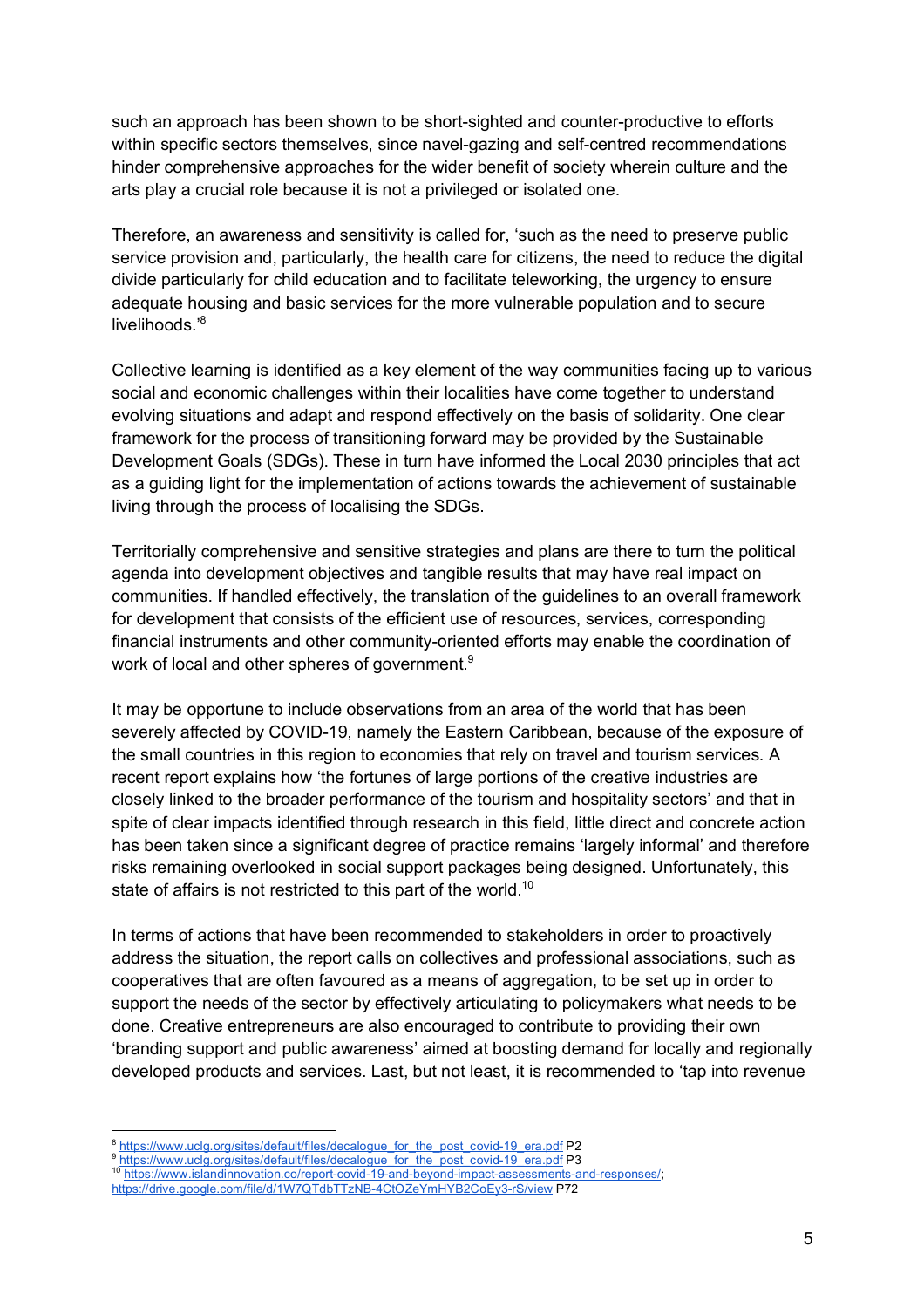opportunities presented by popular digital streaming platforms such as Spotify, Apple Music, Pandora, and YouTube.'11

Similar observations are issued by the Organisation for Economic Cooperation and Development (OECD) with regard to the impact of current challenges to the creative industries and responses both taken and envisaged by the organisation's members.<sup>12</sup>

The report referred to here highlights the connection between the sector and other areas of the economy that is many times overlooked due to traditional modes of perception, research and policy-making that exaggerate the sectoral approach:

'Cultural "ecosystems" bring together different elements of cultural and creative industries and other sectors to mutually reinforce their performance. The division of arts and culture into neatly separated sectors – such as commercial, third-sector, amateur and subsidised – misses the relationship between them, and the ways in which the commercial sector is connected to the rest in an ecological system. The ecosystem approach connects with work on clusters and agglomerations and underlines business-to-business linkages between the commercial parts of the creative sectors and other businesses that can drive innovation locally. An example is the "fused" digital, tech and creative firms which combine creative art and design skills with technology expertise and are often linked to increased growth.<sup>113</sup>

#### 3.2 In the Mediterranean

In a Mediterranean and non-European context one may refer to efforts in Tunisia, Algeria, Lebanon, Palestine and Turkey, for instance, at addressing what many times are creative milieus that urgently need coherent policies and an adequate supporting infrastructure in the midst of political and economic contexts that are challenging. These are themes that keep recurring in different global contexts.

It is often cultural collectives, both formally registered with the local authorities as well as informally associated among different practitioners and academics in particular fields of activity, that lead the way for changes to to be made to local legislation and funding mechanisms in order to nurture various expressions of art, from the traditional to the contemporary, and support the pertinent educational and training components in schools, colleges and higher education institutions.

The COVID-19 Art Alliance Advocacy Group, for example, is active in Tunisia.<sup>14</sup> As happens elsewhere, it rallies together different actors in the arts scene, in the main operating in the independent sector and through civil society organisations and arts associations. Through physical meetings and effective digital fora and other communication channels, it pursues a clear consultative and advocacy mission. At the core of its vision, it sets out six priority areas to be addressed:

 <sup>11</sup> https://drive.google.com/file/d/1W7QTdbTTzNB-4CtOZeYmHYB2CoEy3-rS/view P72

<sup>12</sup> https://read.oecd-ilibrary.org/view/?ref=135\_135961-nenh9f2w7a&title=Culture-shock-COVID-19-and-the-cultural-andcreative-sectors P4-5

<sup>13</sup> https://read.oecd-ilibrary.org/view/?ref=135\_135961-nenh9f2w7a&title=Culture-shock-COVID-19-and-the-cultural-andcreative-sectors P11

https://www.facebook.com/hashtag/artallianceadvocacy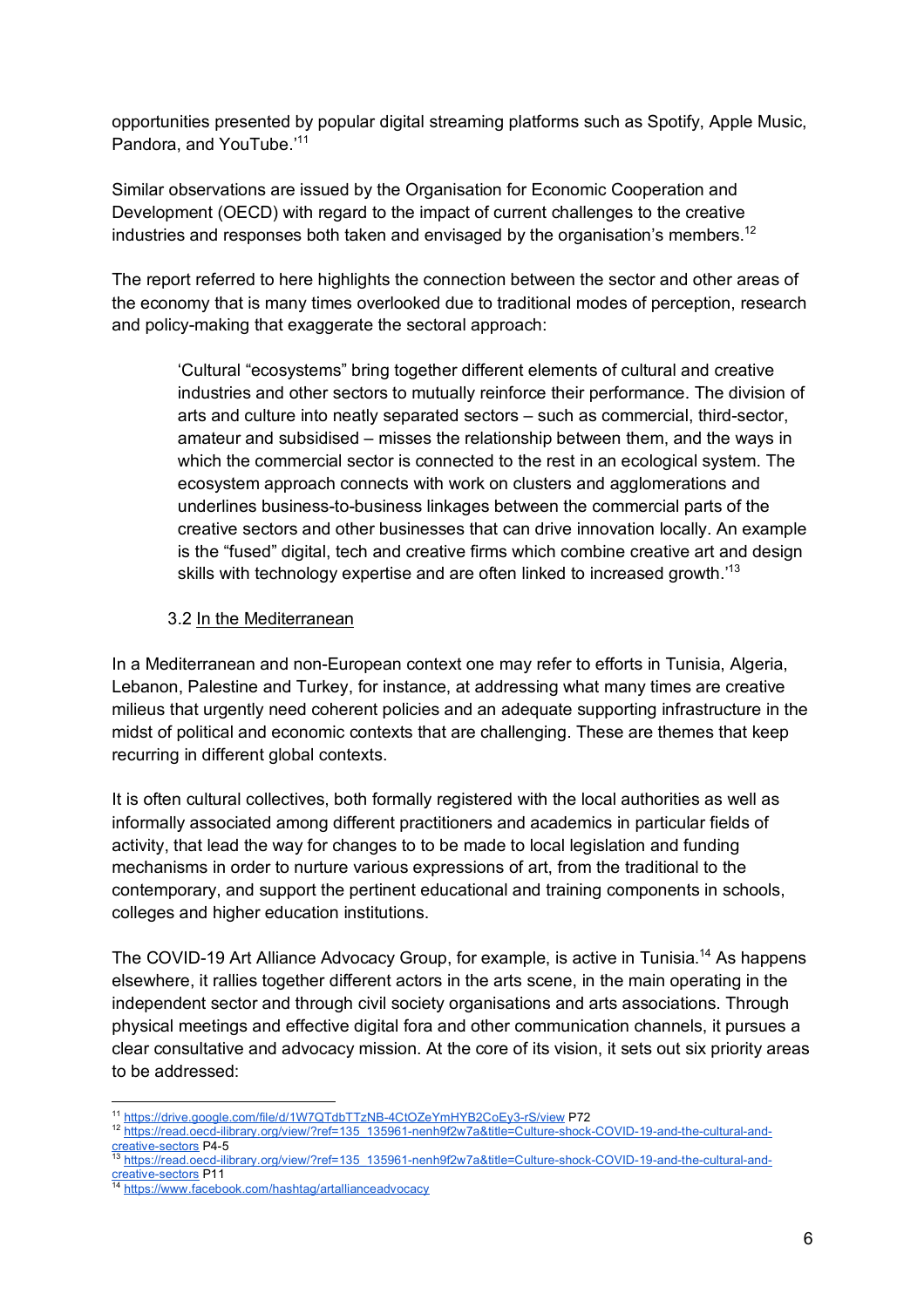- First, it calls on state authorities to support and enable a digital component, and where advisable, an actual transition, for the management of public and private arts stakeholders, principally by providing training.
- Second, it recommends across-the-board simplification. In ways that have been experienced to stifling degrees of late in Malta, a territory where growing financial services have been leading to abuses, while due diligence is required, treating notfor-profit organisations the same as large enterprises at a time like this is counterproductive to the recovery of the sector.
- Third, it advocates the constant upgrading of IT infrastructure and the skills that need to go with its administration.
- Fourth, it proposes the development of new and innovative programming to tackle stagnation and undue repetition of certain productions.
- Fifth, it advances the use of electronic platforms that cut across genres and industries to seek new audiences and income streams.
- Sixth, it recommends flexibility and long-sightedness to embrace rapidly shifting scenarios.

## 3.3 In Europe

The impact of the pandemic on European societies has been widely documented and great attention has been paid to the cultural aspects of life. It is worth referring to a number of timely reports that have something interesting in common: as has already pointed out with regard to previously quoted research, they avoid detaching culture and the arts from the other important elements of society, acknowledging and stressing the inter-relation of the cultural facets of communities with the economic, educational, social and other segments that need attention and sometimes, as in the case of the health sector, prioritisation even before the arts.

Furthermore, such reports are positive and worthwhile documents because they avoid pitting the different needs of societies against one another, or simply ranking them in importance. Rather, they adopt a holistic approach that looks at the symbiosis between different areas, say, of creativity and wellbeing, and emphasise the significance of policy that addresses aspects of human life in as inclusive a manner as possible.

This approach defies the mechanical segmentation of people into categories and is admittedly not only necessary, but refreshing, in the context of other pieces of research that tend to adopt a narrow focus in order to respond to a particular need, be it a commission by a private industry player, a consortium implementing a particular funded piece of research, or one trying to make a case for a particular area of practice that is somehow presented as being in competition with others, as admittedly is many times the case when government budgets are dedicated to different areas needing attention, or sponsors deciding whom to support.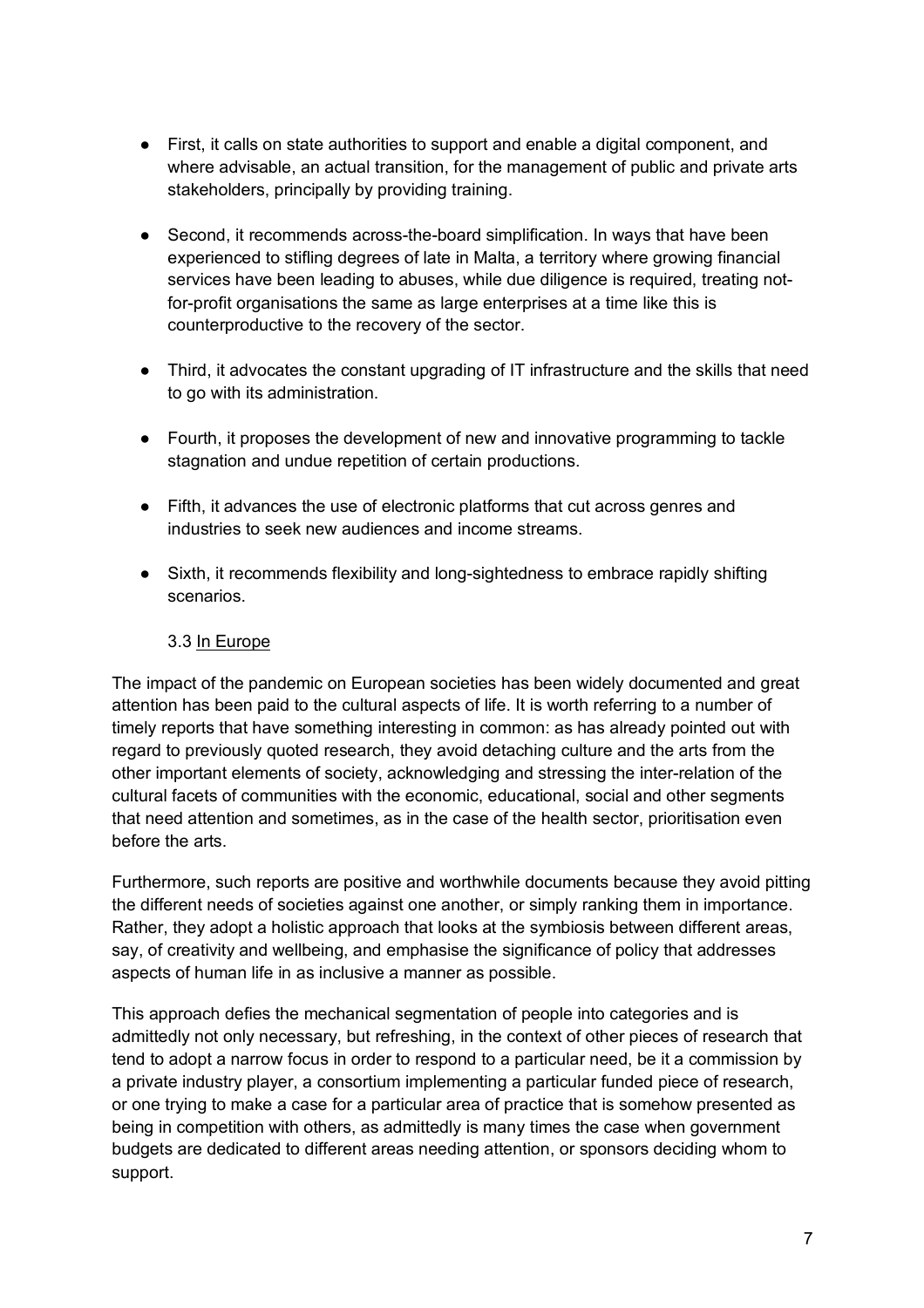The wide-angle approach recalls various thinkers and writers of a liberal tradition that have reflected on the way we human beings seem to have given away a great deal of the progress we have achieved since the Enlightenment in the seventeenth century in Europe.

As commented by various leftist philosophers and economists that may be identified with Marxist strains of thought, from Karl Marx himself and Friedrich Engels to Herbert Marcuse and others associated with the Frankfurt School and Douglas Kellner, arguably the leading commentator on Marcuse's writings in the English language, over the centuries people seem to have allowed their critical and creative thinking approaches with which they challenged traditional constraints to human liberties based on religious dogma and societal hierarchies to be ensnared by their technological prowess.

In the *One-Dimensional Man*, for instance, Marcuse elaborates his reflections on how during the first half of the twentieth century in Europe and the US society seemed to have given itself up to new forms of totalitarianism that were based less on political coercion and more on pervasive economic determinants. Individuals and their communities seemed to have been reduced to producers and consumers, therefore one-dimensional, compromising their creative nature by aligning their lives with market priorities that stifled diversity, innovation and alternative ways of organising social and economic life to mainstream capitalism.<sup>15</sup>

More recently, the Spanish philosopher Marina Garcés commented on the progressive loss of creativity to standardisation in problem-solving described as 'solutionism':

'Education, knowledge and science sink, today, in a loss of prestige. They can resurface only if they can show they can offer workable, technical and economic solutions. Solutionism is the alibi of a knowledge that has lost the attribution of making us better, as people and as a society. We no longer believe this is possible, and therefore only ask for solutions and more solutions. We do not believe we can improve ourselves, but only gain more or less privileges in a span of time that goes nowhere, because we have given up on aiming for a better future.<sup>'16</sup>

The need to strike a balance between functional and humanistic approaches and seek synergies that thrive off them is emphasised by many of the reports referred to in this text. The UCLG has been particularly active in assessing the impact of COVID-19 on European society with particular attention paid to the cultural dimension. For example, it states that the:

'COVID-19 crisis has affected the cultural life in cities extraordinarily, with implications for the existing inequalities to access, participation and contribution to culture, access to public spaces, and the financial sustainability and the flow of cultural goods and services. The impact of the crisis on the values that constitute our societies are impossible to calculate at this stage.'<sup>17</sup>

<sup>15 .</sup>https://www.stereolux.org/sites/default/files/fichiers/marcuse\_h\_-\_one

dimensional\_man\_2nd\_edn.\_routledge\_2002.compressed.pdf

 $^{16}$  La educación, el saber y la ciencia se hunden también, hoy, en un desprestigio del que solo pueden salvarse si se muestran capaces de ofrecer soluciones laborales, soluciones técnicas, soluciones económicas. El solucionismo es la coartada (alibi) de un saber que ha perdidola atribución de hacernos mejores, como personas y como sociedad. Ya no creemos en ello y por eso le pedimos soluciones y nada más que soluciones. No contamos ya con hacernos mejores a nosotros mismos sino solamente en obtener màs o menos privilegios en un tiempo que no va a ninguna parte, porque ha renunciado a apuntar a un futuro mejor.' Marina Garcés, 2017, *Nueva ilustración radical*, 4th edition, Editorial Anagrama, Barcelona, P8.

<sup>&</sup>lt;sup>17</sup> https://www.interarts.net/wp-content/uploads/2020/08/report\_8\_-\_culture\_cities\_covid19\_-\_eng\_0-compressed.pdf P6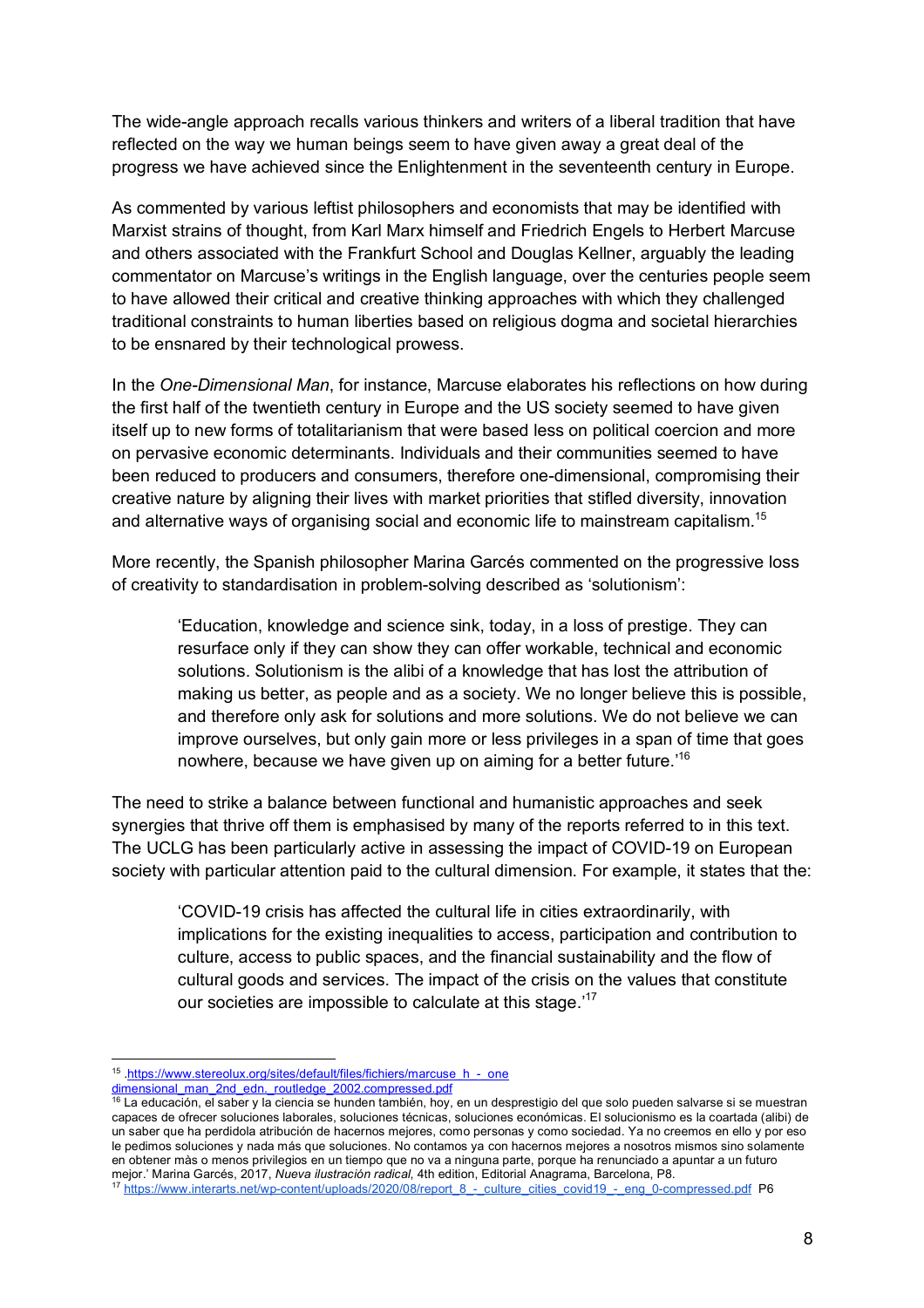The focus on urban conglomerations in this analysis is significant. Indeed, cities have been among the first and worst affected areas of social congregation, but also those first to respond. The UCLG report notes how many people living together and engaged in various degrees of economic and cultural life make cities particularly vulnerable to challenges like pandemics. In a way that is evocative of Brazilian urbanist and politician Jaume Lerner's vision of intervening in places where the city tissue fails, carefully yet directly, with reference to the practice of 'urban acupuncture', the UCLG highlights how cities have traditionally been the place where numerous creative solutions are devised.<sup>18</sup>

Cities are able to respond quickly to changes by rethinking and reinventing urban spaces in ways that allow them to become more resilient. Cities have demonstrated their capacity to adapt to contexts that evolve with time. A UNESCO report observes how the diverse neighbourhoods that may contribute to cities may encourage urban development to be multifaceted and include different transformational aspects and dimensions.<sup>19</sup>

The report highlights the agility with which certain cities have been able to devise actions that have been locally relevant. It calls for future models of urban development to acknowledge the strong bonds that exist between the diverse dimensions of city planning across different levels of governance. It notes how the various experiences of cities and the innovative solutions that emerged may teach us how to 'create more sustainable and equitable urban living environments for tomorrow and have better-informed policy-making in the coming months.'20

In Europe, one may find many instances of action having been taken by national and local authorities to help artists and other practitioners in the cultural field get through these past few months and be in a better position not only to survive, but also, and very importantly, to plan for the future in stable and sustainable ways. As in other areas of society, on a national level a high standard seems to have been set by Germany. By early April the federal government had delivered a €50 billion bailout package for freelancers and small businesses including artists. Single grants of up to €9,000 available to self-employed artists and businesses with up to five employees, and larger €15,000 grants available to businesses with up to 10 employees, swiftly started being transferred to thousands of applicants.<sup>21</sup>

These measures were taken in light of the challenging situation facing the different areas within the cultural sector and the hardship and uncertainty experienced by artists and other creatives in this field. For instance, recent estimates in Germany have shown that companies are increasingly laying off employees due to insolvency issues. The overall unemployment rate of 6.2% in June 2020 is higher than the unemployment rate in the economy in general at 5.2%, and has been rising continuously, from 63,696 unemployed in March to 85,661 in June 2020. Indeed, there are notable variations across sub-sectors; for instance, software developers are unemployed at a rate of 3.2%, product and visual

<sup>18</sup> https://sites.google.com/site/porabooks039/download-pdf-books-urban-acupuncture-by---jaime-lerner-full-books<br>19 https://unesdoc.unesco.org/ark:/48223/pf0000373940 P3

<sup>20&</sup>lt;br>https://unesdoc.unesco.org/ark:/48223/pf0000373940 P3<br>21 https://neustartkultur.de/. However, it is worth noting that in private conversation with the author, an artist based in Germany noted how this financial support was tied to specific payments for services incurred. For instance, money could not be spent on food or other basic necessities but only on project-related services.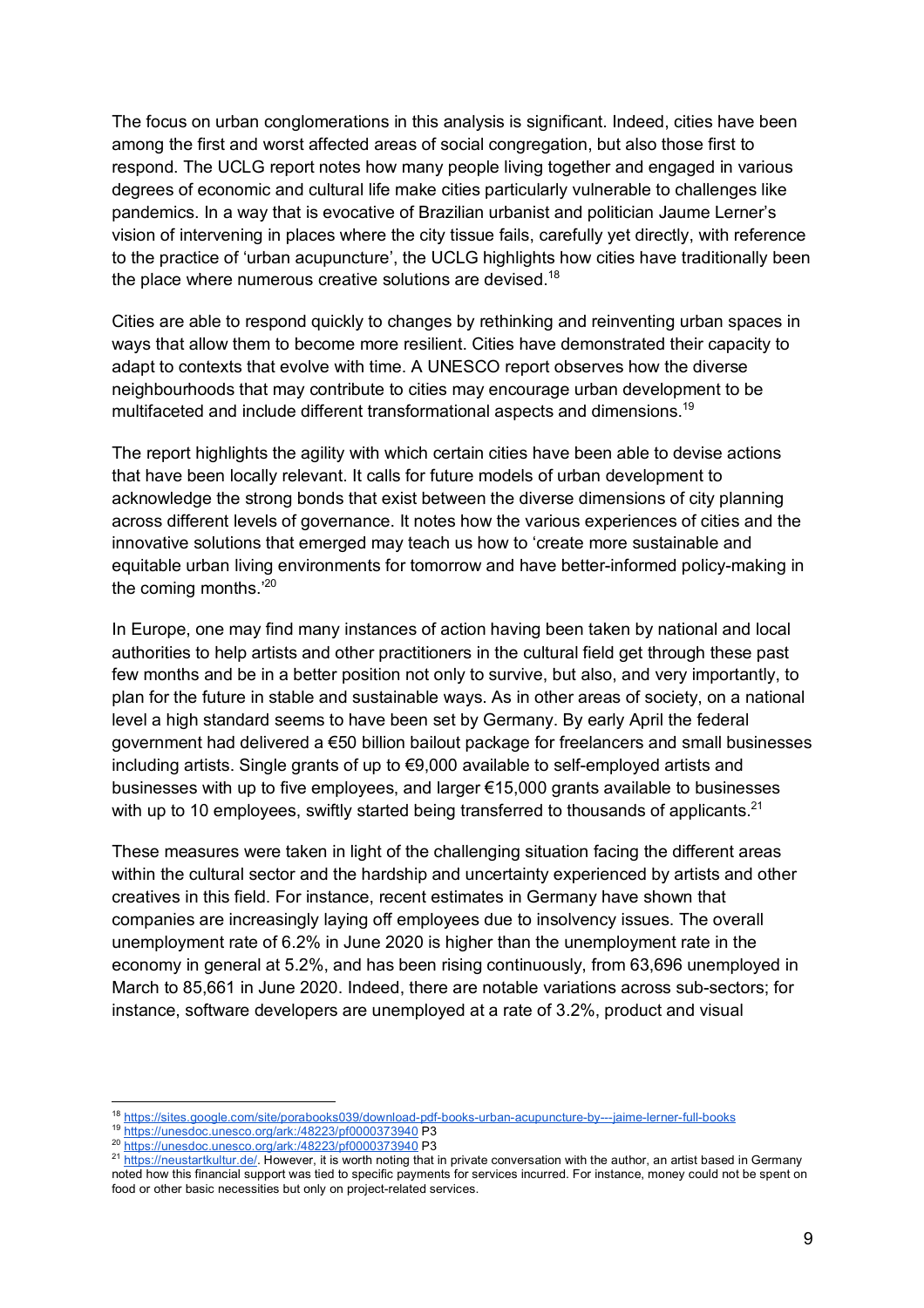designers at 9.20% and 10.6% respectively, and the performing arts at 13.10%. These figures stress the atypical conditions of cultural employment in these sectors. $22$ 

The Catalan organisation Interarts that like the UCLG has its base in Barcelona provides useful insights into city contexts. For instance, Lisbon extended a support system to agents and entities in the cultural sector through a social emergency municipal funding mechanism that included  $\epsilon$ 250,000 for urgent and immediate financial support for stakeholders and  $\epsilon$ 1 million to reinforce the city's cultural programme dedicated to agents not covered by other support systems. Other measures included an exemption from the payment of rents of all social, cultural, sporting or recreational institutions housed in municipal quarters until 30 June, and the covering of those contracts already signed by cultural entities.

Barcelona launched ten measures to support culture in the city. These included a special subsidy of €1 million with special attention paid to the weakest structures linked to grassroots culture; advanced payments for companies and artists; a special investment of  $\epsilon_1$ million for the city's libraries; the restructuring of the calendar of large events and festivals to avoid cancellations; and the expansion of programmes to include as many cancelled productions as possible. This action was followed by a second package of eleven measures founded on an investment of an additional €1,670,000 that included aid for the physical adaptation of cultural spaces in post-COVID-19 scenarios and a new Citizens' Office of Culture.<sup>23</sup>

## 3.4 In Malta

Amidst what appeared to be the peak of the second wave of contagion in August 2020, Maltese news portals published and commented on data reflecting the significant and growing number of people at the risk of poverty in 2018 and 2019.<sup>24</sup> It is interesting to note that just a year earlier, data reflected a much more positive picture of the general economic climate.<sup>25</sup> Then Malta seemed to enjoy the fifth-lowest risk of in-work poverty among EU countries (at the time including the UK); at 5.9% the risk of in-work poverty in Malta was significantly lower than the EU average (9.6%). Anna Borg, who compiled the report referred to here, notes that this trend can be noted as far back as 2012, when the in-work poverty rate in Malta was 5.2%, as against 8.9% at the EU level.

From the perspective of local politics, this five-year period of economic growth is generally linked to the impetus enjoyed in local and foreign investment in Malta due to a shift from a conservative government at the end of its nearly uninterrupted twenty-five year position in power to a younger and more liberal and purportedly left-leaning political movement. Indeed, this period is marked by economic and financial development and growth centred on foreign direct investment that benefited from serious financial incentives and management and regulatory mechanisms that boosted construction, international gaming based in Malta and mass tourism.

https://www.interarts.net/wp-content/uploads/2020/08/report\_8\_-\_culture\_cities\_covid19\_-\_eng\_0-compressed.pdf P18

 <sup>22</sup> https://read.oecd-ilibrary.org/view/?ref=135\_135961-nenh9f2w7a&title=Culture-shock-COVID-19-and-the-cultural-andcreative-sectors P14

<sup>24</sup> https://timesofmalta.com/articles/view/eu-survey-finds-82758-at-risk-of-poverty-in-malta.813069

<sup>25</sup> https://www.um.edu.mt/library/oar/handle/123456789/46188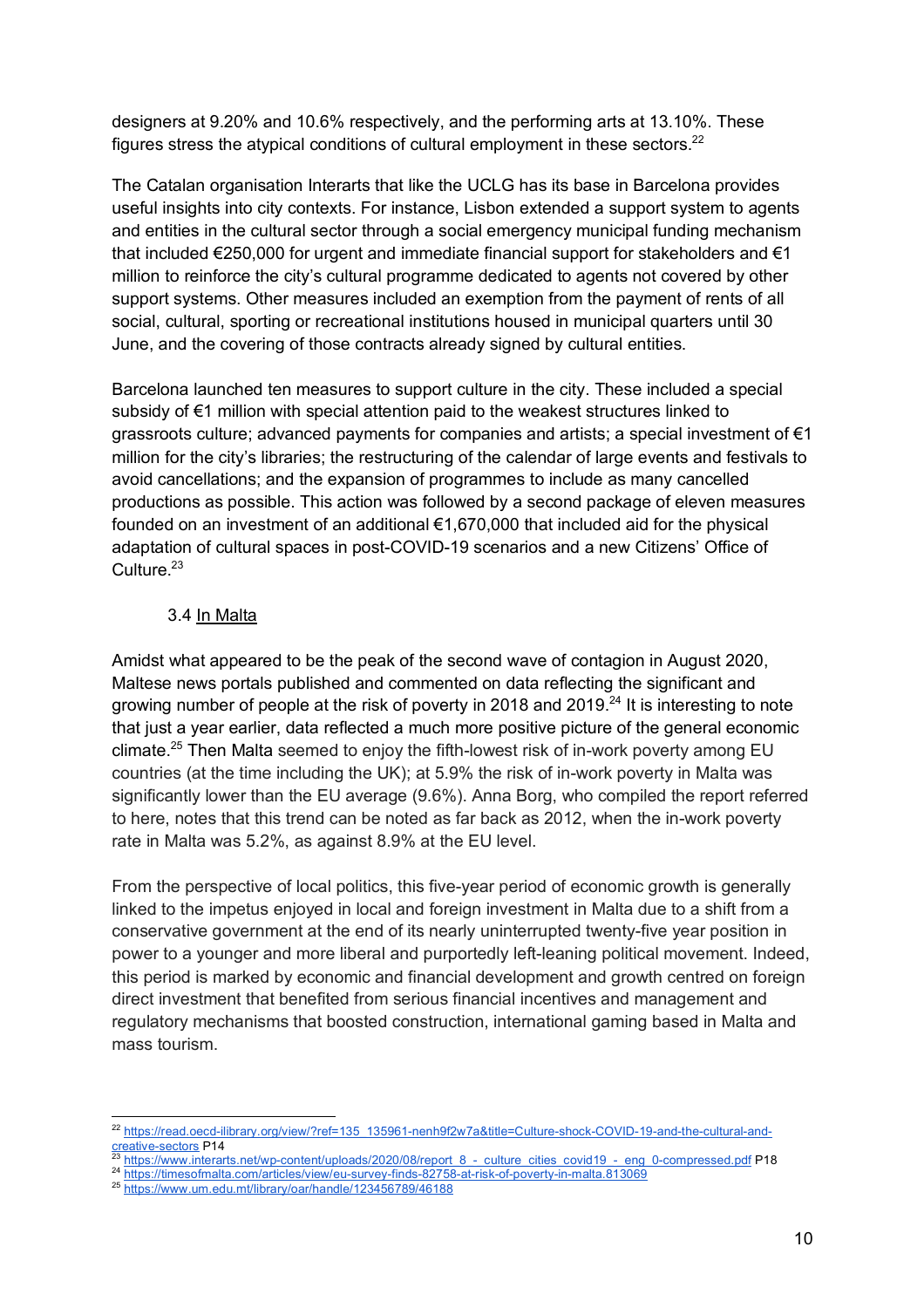While the population grew on the basis of relatively large numbers of imported labour, various sectors seemed to enjoy their own slice of the growing Gross Domestic Product (GDP). However, underlying this economic growth lay severe limitations to its sustainability.

The key areas negatively affected were the environment, constantly compromised and undermined by construction actively supported by governing and economic forces at the expense of the maintenance of public open spaces and cultural heritage; the democratic rule of law eroded, in Malta as elsewhere in the EU, once membership of the European block was secured and economic priorities superseded citizenship concerns; the diminishing of Malta's international reputation and standing encapsulated by the still unresolved murder of high-profile investigative journalist Daphne Caruana Galizia in October 2017; and a general impoverishment of the quality of life of people in Malta as well as, for common people without enough political clout or connections, from an economic perspective.<sup>26</sup>

In this context, the beginning of the spread of COVID-19 in March 2020 seemed to further incline the apparent and existing general well-being of people in Malta, in ways that have been witnessed elsewhere in the EU as well as globally.

## 3.4.1 Cultural weaknesses: from pre-COVID-19 to the pandemic

Certain problems experienced by people and organisations that work in and earn a living and their sense of satisfaction in the areas of culture and the arts once COVID-19 set in existed before. This text argues that none of the problems were *created* by the virus. Rather, some of them seem to have become worse, but clearly existed before, as some examples below will try to show. Others may be argued to be the responsibility of the mismanagement of the situation induced by coronavirus, rather than simply due to it.

Indeed, some significant challenges faced by festivals and productions, as well as public and private institutions and organisations, from museums to cinemas, from traditional religious *festi* to indoor and outdoor productions like theatre or music, are strongly related to the contagion of the virus between people if these are close together. However, the implementation of social distancing guidelines and rules, the uneven application of regulations, information which has been at times contradictory, suppressed, censored or simply false, both from official sources as well as non-official ones, is the responsibility of society and its institutions, rather than the virus itself.

The text now turns to a few examples, hinted at above, of how the Maltese infrastructure, in similar ways to other territories, seems to have failed to plan enough ahead, and has now shown grave limitations when faced by the pandemic:

a. Over the past few decades, one of the preferred areas for local investment in the creative sector has been foreign film production.27 Between 2013 and 2019, a more aggressive strategy led to more than 50 productions filmed in Malta in excess of

 <sup>26</sup> https://www.um.edu.mt/library/oar/handle/123456789/52063; https://ec.europa.eu/info/publications/2020-rule-law-reportcommunication-and-country-chapters\_en. 27 *World Film Locations Malta*, 2015, edited by Jean Pierre Borg and Charlie Cauchi, Intellect Books, Bristol, P5. *Gladiator*

<sup>(1999)</sup> is identified as the catalyst for novel investment in the industry.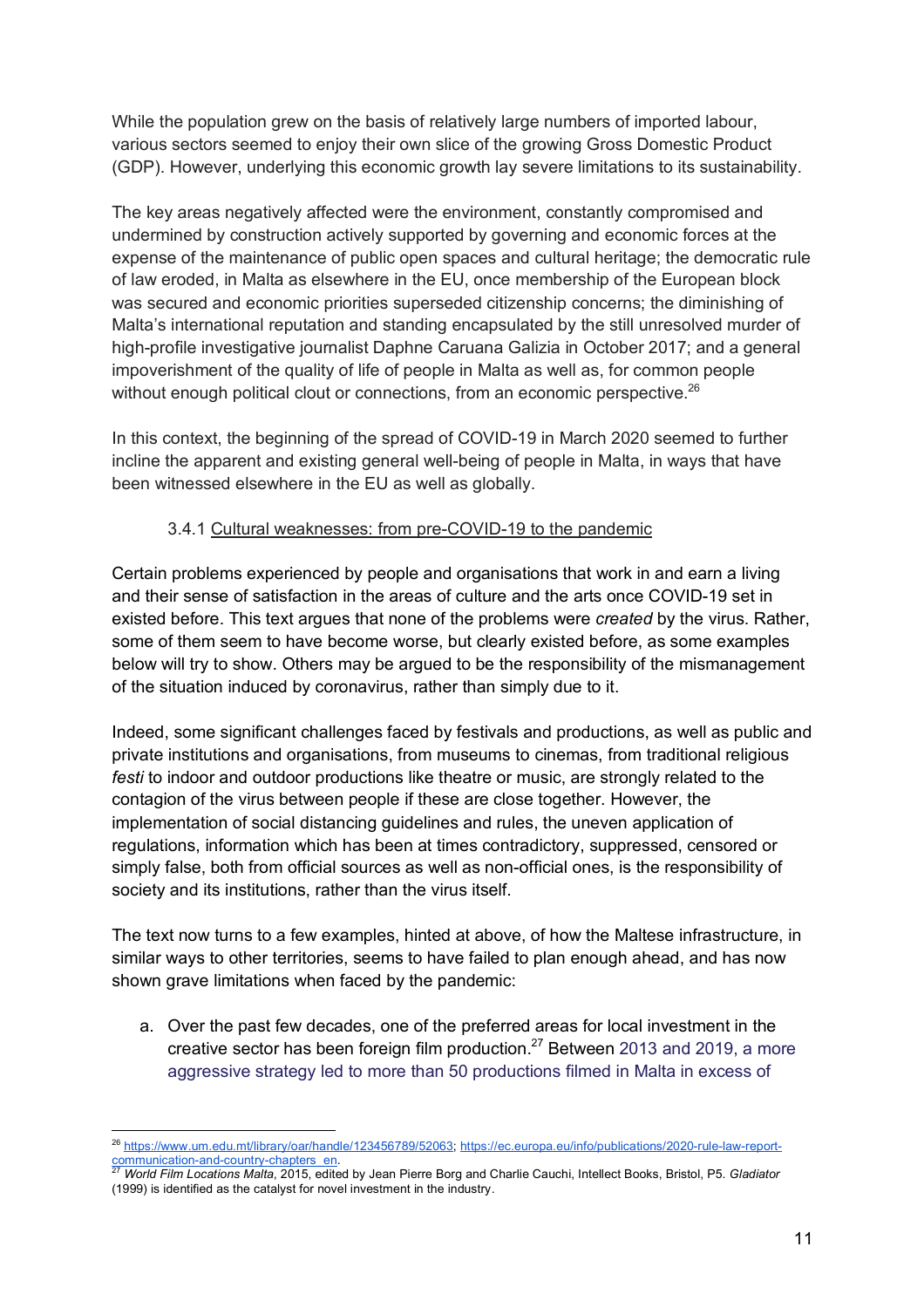€200 million in foreign direct investment being injected into the economy.<sup>28</sup> Nevertheless, the effects of COVID-19 highlight the weak long-term and sustainable planning and infrastructure upkeep that has hamstrung the industry. It is telling that the film-making sector, represented by the Malta Producers Association (MPA), had to lobby hard with national authorities to secure a degree of state support.<sup>29</sup> The MPA, like others in the creative industries and elsewhere in the economy, felt left to its own devices for long stretches of time, with repeated requests for close consultations with the pertinent authorities being ignored or denied.<sup>30</sup>

- b. It is unfortunate, yet not any more surprising, that to a large degree cultural governance in Malta reflects the clientelist approach of managing economic and social life.<sup>31</sup> Self-serving governance systems that undercut private initiative that are not reliant or servile to state agents and agencies are reminiscent of the description of 'state apparatus' as elaborated by Louis Althusser.<sup>32</sup>
- c. Sufficient financial and consultative support by arts-oriented government agencies, when these exist at all, has also been found wanting. Arts Council Malta stepped in by re-channelling funding for the arts with a Special Fund 2020 capped at €7,500 per grant. By its own admission, Arts Council Malta received an 'overwhelming response' to this fund issued specifically to support artists amidst the crisis, albeit the EUR75,000 made available consisted of a relocation of money, rather than new, and made accessible only to 11 applicants.<sup>33</sup>

Therefore, no special funds addressing the survival of artists and their organisations, as was the case elsewhere and as discussed above, were considered or made possible.<sup>34</sup> In the light of the attempt of this text to relate culture and the arts as closely as possible to the rest of society, one would be tempted to say that, in the Maltese context, if even basic support to the arts sector is denied or simply not considered to be important enough, other initiatives like a universal basic income scheme that is installed and inclusive of the cultural sector are unlikely, to say the least. Once again, the German context provides an insightful context that may still act as an inspiration should there be the political and economic will to follow up. $35$ After six months the most national authorities seem to have been ready to concede, it seems fitting to say, rather than be proactive to support the sector, was a press release clarifying that state vouchers issued earlier in the year to subsidise public spending could also be used for the arts. This was done in response to yet another effort by arts and entertainment sectors representatives, more about who follows, to

- https://theshiftnews.com/2020/08/19/jurassic-film-production-scales-back-production-due-to-covid-mishandling/; https://timesofmalta.com/articles/view/review-of-malta-film-commission-being-kept-under-wraps-association.814470 <sup>31</sup> https://www.independent.com.mt/articles/2020-08-31/blogs-opinions/Clientelism-6736226526. This recent comment by former Prime Minister and current MEP Alfred Sant goes straight to the point of the matter.
- <sup>32</sup> https://theshiftnews.com/2020/06/13/government-accused-of-monopolising-culture/

main&utm\_medium=social&fbclid=IwAR3QHq58wsLfqMl5lWxTYZcdjlg6NFTbm2c6ecDUtGru8mvttEyWVg5WQMc; https://www.thetimes.co.uk/edition/world/germans-sign-up-for-universal-basic-income-

 <sup>28</sup> https://maltafilmcommission.com/about-us/

<sup>29</sup> http://mediterranee-audiovisuelle.com/malta-the-malta-producers-association-mpa-makes-its-point/?lang=en

<sup>30</sup> https://timesofmalta.com/articles/view/film-producers-say-industry-in-malta-must-diversify.813138;

<sup>33</sup> https://www.artscouncilmalta.org/news/95-artists-apply-for-covid-19-arts-fund-in-overwhelming-response

<sup>34</sup> https://timesofmalta.com/articles/view/facing-up-to-covid-19-with-culture-2020.786443

<sup>35</sup> https://www.businessinsider.com/germany-begins-universal-basic-income-trial-three-years-2020- 8?utm\_source=facebook.com&utm\_campaign=sf-bi-

<sup>5</sup>qng9bdkj?fbclid=IwAR0ki9VZooDRgMVoo9817HYQ4O5MN9ttDMu7d-iIrjpkIRRy0sc2m9YR4TI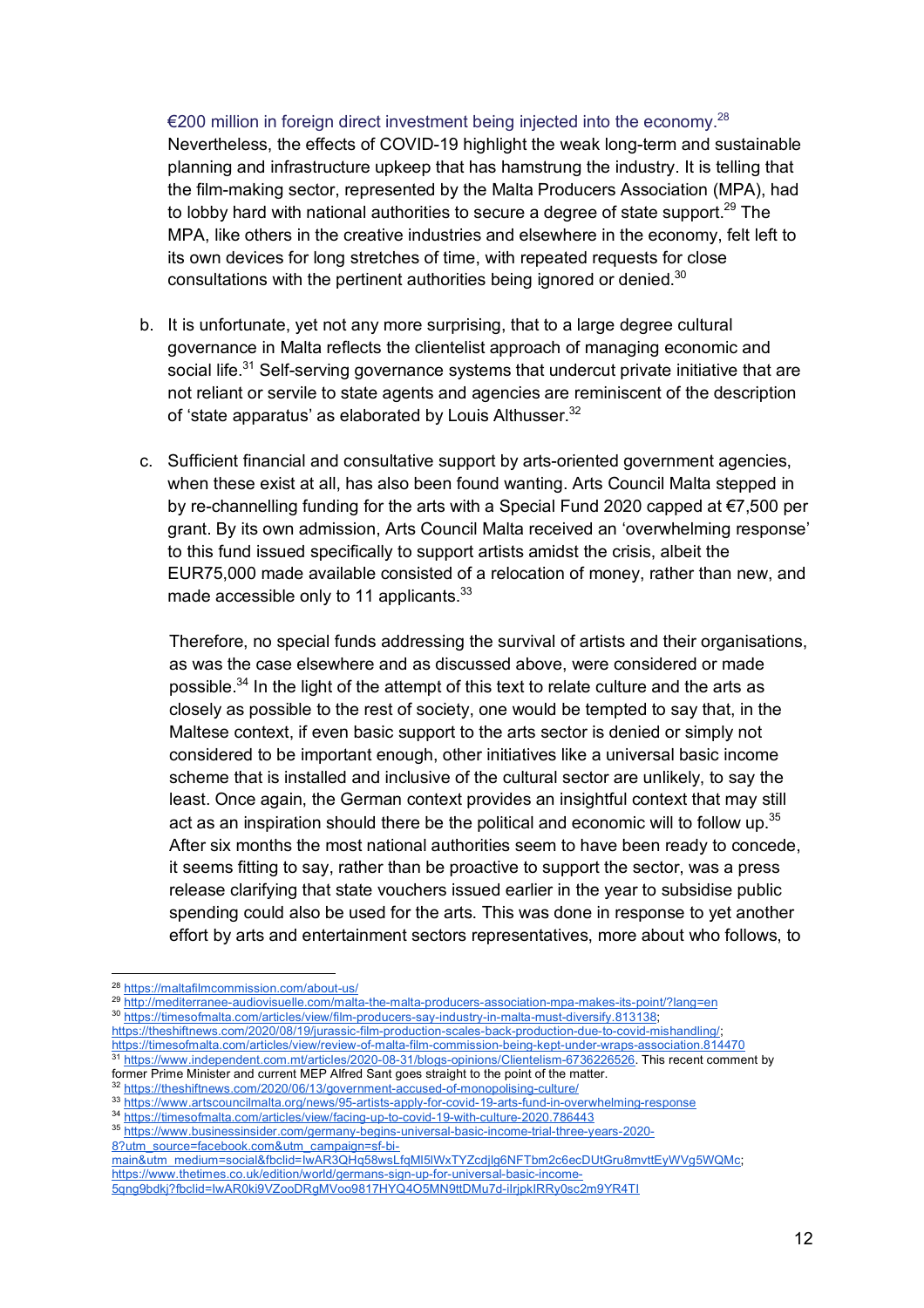bring authorities to acknowledge the critical situation faced by their colleagues and members<sup>36</sup>

Artists and organisations make the most of existing state funding but are aware of the self-sufficiency, including funding alternatives, they need to develop. This is also because, interestingly in a way that is closely related to point b. above, even a stateowned cultural organisation has benefitted from the state's own awards scheme (not for the first time, but maybe more strikingly due to the COVID-19 context). This case belongs to what was first planned as a European Capital of Culture (held in Valletta in 2018) project, then as a legacy project, to open in stages between the end of 2020 and 2021, namely the Valletta Design Cluster.<sup>37</sup>

d. Alternative funding sources to the state are not easily accessible for independent organisations as well as national ones. Tapping into EU funds remains challenging for many organisations and individual artists as shown by low participation and success rates ever since Malta joined the EU in 2004.<sup>38</sup>

#### 3.4.2 Relevance of the arts in Malta: pre- and post-COVID-19

The topic of the relevance of the arts to society outside the cultural community has been discussed long before the onset of COVID-19. Below are two instances of this.

Professor Raphael Vella, responsible for enabling many creative collaborations in between the field of education and the arts as well as being an internationally recognised visual artist who also represented Malta at the Venice Biennale (2015), has regularly expressed concern about the relevance of the arts in Maltese society. He has noted that there seems to be a lack of awareness and sensitivity towards artistic and cultural values in many areas of our society, manifesting serious gaps at various levels. As an educator he witnesses this lack at low and high levels of the education cycle, which eventually becomes pronounced in adult society. Over time this gap seems to have become institutionalised, with educational and cultural institutions themselves displaying glaringly low levels of understanding and sensitivity towards the arts and people who work in that sector.<sup>39</sup>

From the perspective of social enterprise, this area of economic activity that strives to assert its practice in community-oriented outcomes has also faced challenging times before the pandemic. A European conference (COST) on the topic in November 2019 and convened by Dr Ċensu Caruana, an environmental educator and practitioner at the University of Malta,

 <sup>36</sup> https://lovinmalta.com/news/give-people-in-malta-e20-vouchers-to-spend-on-the-arts-entertainment-group-says/;

https://www.gov.mt/en/Government/DOI/Press%20Releases/Pages/2020/September/17/pr201753en.aspx

https://timesofmalta.com/articles/view/after-the-storm-how-will-covid-19-impact-thearts.792605?fbclid=IwAR3jXgNwHOtqzTIWuqihVN9-KppWQUrT2-YlLvfLwx9rW03JHGUTA4YKCUs

<sup>&</sup>lt;sup>38</sup> https://www.i-portunus.eu/about-the-programme/i-portunus-statistics/third-call-2019/;

https://ec.europa.eu/programmes/creative-europe/sites/creative-europe/files/library/creative-europe-monitoring-report-2018.pdf<br>39 https://timeoof.malta\_examines/creative-europe/sites/creative-europe/files/library/creative-<sup>39</sup> https://timesofmalta.com/articles/view/in-malta-arts-are-a-means-to-a-commercial-end-raphael-vella.722095;

https://www.maltatoday.com.mt/news/interview/101641/home\_is\_where\_the\_art\_is\_\_raphael\_vella#.X0D8nMgzZPY; https://www.um.edu.mt/newspoint/news/features/2020/04/art-new-path-raphael-vella;

https://lovinmalta.com/opinion/guest-commentary-the-conspicuous-absence-of-the-arts-in-maltas-proposed-sixth-form-syllabusreform/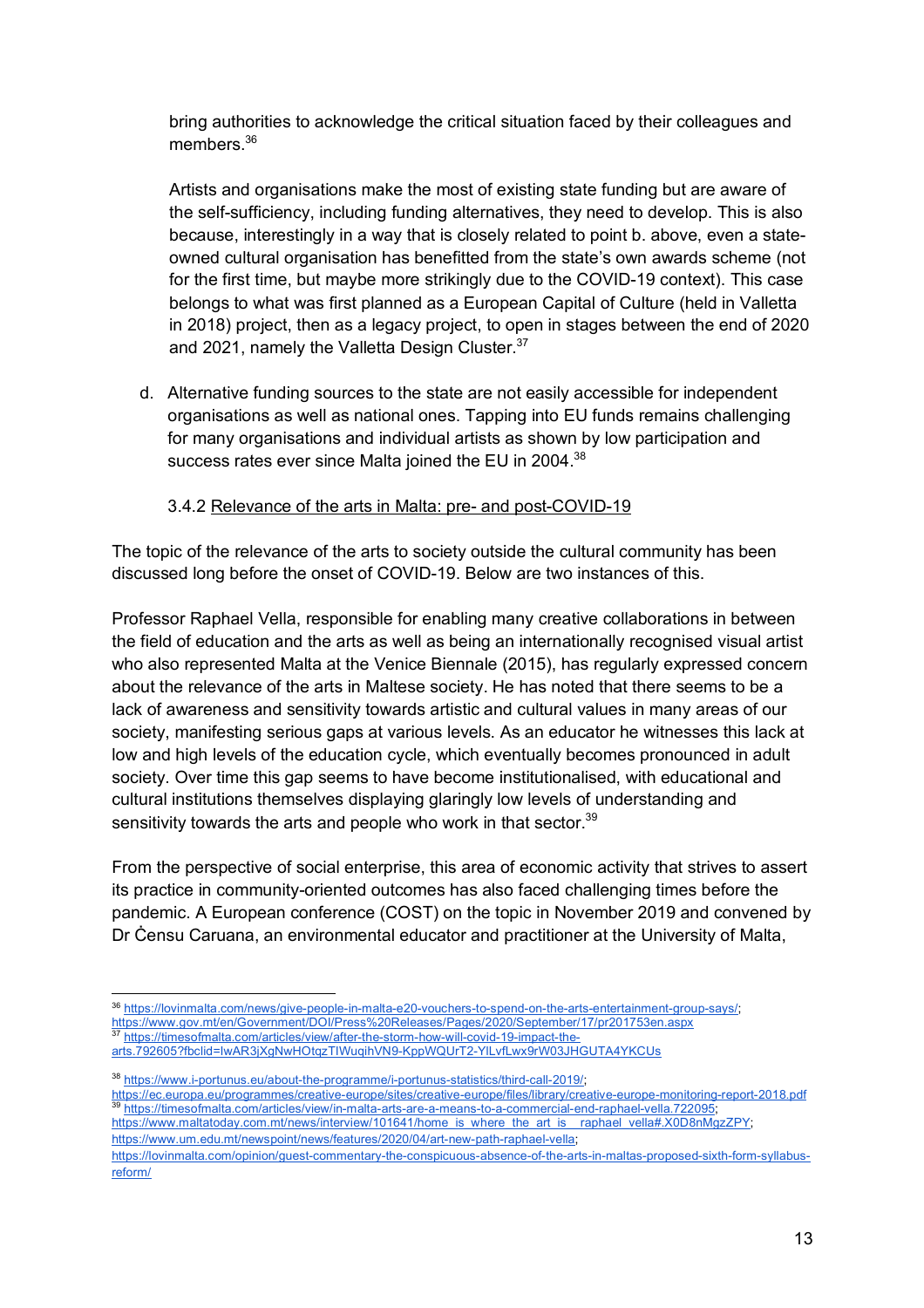highlighted these difficulties by bringing together various creative entrepreneurs working closely with social and cultural partners.40

Since the onset of COVID-19, many encounters and working groups among or involving creatives have embraced online platforms that are hosting inspiring discussions that reflect similar points of view to those expressed before March 2020, albeit with the added difficulties faced since. Such conversations suggest a global diversity of experience as well as a convergence of efforts towards seeking the best ways forward. Locally-led endeavours have been rapidly active, such as those initiated by ARC Research Consultancy for the Arts Council Malta Labs, Culture Venture and the Meetings of Minds series by Experience Design.

In general, varying degrees of scepticism are expressed and temper the ever-present hope and ambition also manifested by creatives and artists. During one such session hosted by the informal female-led arts group YCI on 20 August 2020, theatre and music educator and practitioner Rosetta Debattista spoke eloquently about the importance of keeping the arts relevant to society. In a comment I asked her to provide in order to represent her thoughts on the matter as faithfully as possible, Rosetta wrote to me saying:

'The Arts in their very essence are about expression and connection. During such testing times, there is much to be expressed and every opportunity for connection would only be of benefit to the human soul. Humanity is resilient and part of that resilience is due to our very nature, one that seeks to release and receive emotions. The Arts can allow this exchange so beautifully. This global pandemic needs a universal language - the Arts.' <sup>41</sup>

From a practical perspective, creative professionals and practitioners in Malta are not experiencing an easy period or being able to plan much ahead in a sound or stable way. With regard to state support measures, it is worth noting that wage supplements do apply to the creative sector although at the time of writing they are literally featured as the last category in the last list. Nevertheless, the possibility of applying for a subsidy that provides a monthly support of circa EUR600 for full-timers and EUR375 for part-timers exists and is literally better than nothing. It will be interesting to wait for the possibility of accessing the official statistics regarding the rate of take-up of this source of minimal funding for survival in the short term. $42$ 

The difficult current situation and bleak outlook for the arts in Malta is well captured by a recent editorial in the leading English language newspaper in Malta, namely *The Times of Malta.*<sup>43</sup> This perspective is elaborated on well by Pamela Kerr, member of the Malta Entertainment Industry and Art Association (MEIA), hinted at earlier, and representing dance within the organisation. Writing on 12 September, she said:

 <sup>40</sup> http://www.empowerse.eu/events/3rd-wg-2-research-workshop-on-unlocking-the-transformative-potential-of-culture-and-thearts/?fbclid=IwAR1WFEMLKiOSBTv4rdihBx056MnUeagQOTGpNh8n51nSvnrlVBFAfz0OkU8

 $41$  From private email dated 24 September 2020. An early overview of the challenges facing artists and expressed across different media was put together by writer and scriptwriter Teo Reljic:

https://www.maltatoday.com.mt/arts/cultural\_diary/101371/can\_our\_cultural\_sector\_survive\_the\_pandemic#.X0D\_b8gzZPY <sup>42</sup> https://covid19.maltaenterprise.com/wage-supplement-july-september/

<sup>43</sup> https://timesofmalta.com/articles/view/second-wave-struggles-in-arts.816057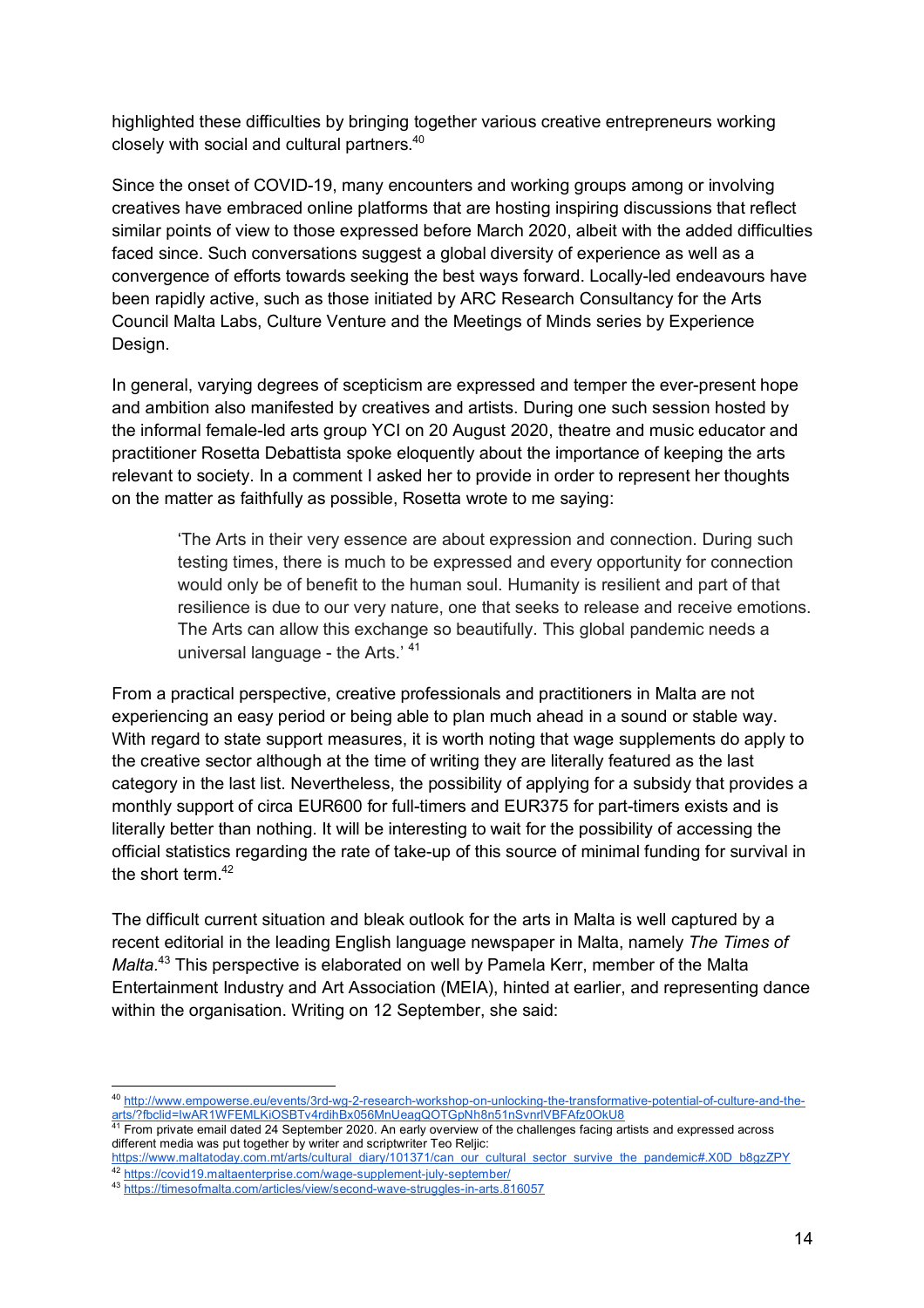'MEIA president Howard Keith believes that the dance sector is one of the pillars of the creative sector. He recently said that everyone is eager to work and although everyone understands the restrictions imposed due to COVID-19, everyone in the industry expects significant action to be taken. "It's already six months too late," Keith noted. "Unfortunately, currently not only is our effort and contribution not being recognised but we are being devalued and left to fend for ourselves," they lamented.'44

A week later, on 20 September, Toni Attard, cultural strategist and manager and also vice president of MEIA, kept up the tempo by commenting at length on the limited timeline many creatives and professionals in the arts were facing unless consequential policies and measures were taken to provide finance support before monetary commitments and burdens forced them to give up their careers and pursuits and seek to earn a living elsewhere. The figures for people employed in the sector, 4,924, and the self-employed, 414, may appear small in general terms, but relative to Malta, they are significant and reflective of a diverse and resourceful community that however urgently needs a rethink, and recalibration, of state support systems. 45

#### 4. Conclusion: where to next?

At the time of writing this conclusion (October 2020) not much has been planned or implemented in Malta beyond the piecemeal and minimal efforts described above. Towards the end of August 2020 Arts Council Malta did establish a timetable for a series of online meetings with people and organisations from the sector to provide a platform of advice and consultation on how to mitigate the efforts of COVID-19 on practitioners of the arts sector. While well-intentioned, the efforts seem to fulfil the adage of too little, too late.<sup>46</sup> On a more tangible and financial level, preparatory documents for the national financial budget for 2021 generated by the ministry for economic development show an intention to prolong measures to sustain artists through the minimum wage supplement and promote its category from the lowest to the highest; in practice this may mean an increase from an average of EUR400 per month to EUR650 per month.<sup>47</sup>

Where does this leave people and organisations outside government in the practice of their skills and the earning of their livelihood? It may be argued that it is the individual artistentrepreneur who is again left to their own devices to find a way forward. Fortunately, there seem to be occurrences of individuals and small companies coming together in order to engage in joint-up thinking and run advocacy and lobbying campaigns, addressed at the state and the private sector, as indicated by the newly formed MEIA, referred to above. $48$ 

From an international technical point of view, a number of practices may already be witnessed. For instance, the arts scene in the UK has already developed ways of scaling

 <sup>44</sup> https://timesofmalta.com/articles/view/the-dance-situation-in-malta.817554

<sup>45</sup> https://www.maltatoday.com.mt/news/interview/104820/our\_economy\_depends\_on\_creativity\_too\_toni\_attard#.X2stIGgzZPY

<sup>46</sup> https://www.covid19transitionarts.mt/?fbclid=IwAR07b3nP4ITqrQIX3x1jK1sJYn3N9p3STzng0aVBP1IxXqWRbe2oa43H92A

<sup>&</sup>lt;sup>47</sup> Information was shared informally with the author at the time of writing.

<sup>48</sup> https://timesofmalta.com/articles/view/arts-sector-wants-covid-wage-supplement.813561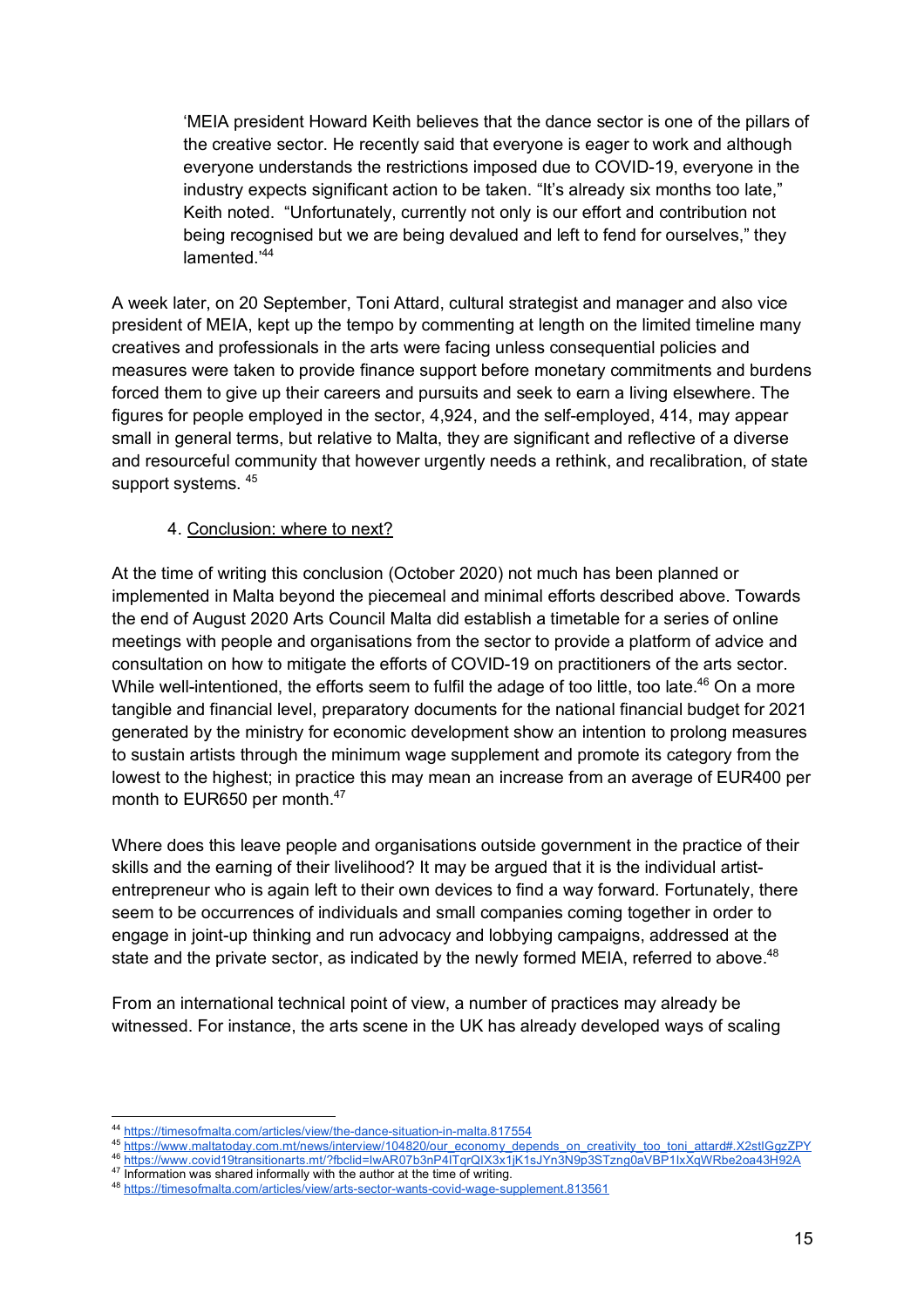down former large productions, and trying to engage with digital means as much as possible, in partnership with the more traditional means of expression. $49$ 

At the same time, traditional ways of coming together and engaging in the arts seem to be undergoing a process of revival and are being rediscovered in practice as well as research. The value of extending, maintaining and sustaining networks<sup>50</sup> is accompanied by a renewed realisation of the importance of recognising recovery of the arts sector as a fundamental matter of diversity, since society and the economy are made of different contributors and participants. The outlook for Malta, as is the case elsewhere, is nevertheless challenging, even though within the services sector, culture and the arts have a direct economic role, as well as many indirect ones.<sup>51</sup>

Therefore, in an attempt to offer a general conclusion to this reflection on the global response to the impact of COVID-19 on culture and the arts with particular reference to the European context and especially Malta, a further reference to the UCLG may be useful. The network notes that the crisis facing culture and the arts has meant there is a challenge to think ways anew:

'the crisis has generated hundreds of thousands of initiatives, from new and unplanned actions in public spaces to online events, recordings, collections and, of course, the emergence of totally new initiatives that have Covid-19 as the central topic. Some of these initiatives have been led by the cultural networks, organisations or institutions, while some others have been created spontaneously by citizens. People have turned to culture to create meaning, to show solidarity and to understand the situation we are living through. There cannot be a better illustration of why culture needs to consolidate as the fourth pillar of sustainable development. (This narrative is at the heart of UCLG's Culture Committee mission, and understands "culture" in order of appearance in the global conversation on sustainable development; not in hierarchy.)<sup>52</sup>

Recognising the significance of the cultural sector to the ways in which we interact with one another and within our communities is accompanied by the realisation of the importance of the way we relate to space, people and the diversity within our societies and our environments. As noted by musician and producer David Byrne:

'It's not enough to have talented musicians. It also takes a wide variety of venues, opportunities for creatives to cross-pollinate, and affordable housing. A confluence of external factors helps encourage the latent talent in a community to flourish.<sup>53</sup>

This document quoted here is itself a good example of combining different elements of a community in order to develop programmes and plans both immediate and long-term in collaboration with other communities within wider society.

 <sup>49</sup> https://www.thetimes.co.uk/article/lets-scale-down-opera-hxvcwk966; https://www.thetimes.co.uk/article/dominic-dromgoolewhy-we-created-the-globe-player-lxnjz8t2z

<sup>50</sup> https://ijhem.com/cdn/article\_file/2020-08-30-12-27-58-PM.pdf?fbclid=IwAR0IAoRLPFuAdXeDdIzalglppNl09-RkyoIvQ0B5nvjMTlNZQGzNQWdR3BA

https://timesofmalta.com/articles/view/what-creates-our-economic-wealth.817329

<sup>52</sup> https://www.interarts.net/wp-content/uploads/2020/08/report\_8\_-\_culture\_cities\_covid19\_-\_eng\_0-compressed.pdf P7

<sup>53</sup> https://www.sounddiplomacy.com/better-music-cities P10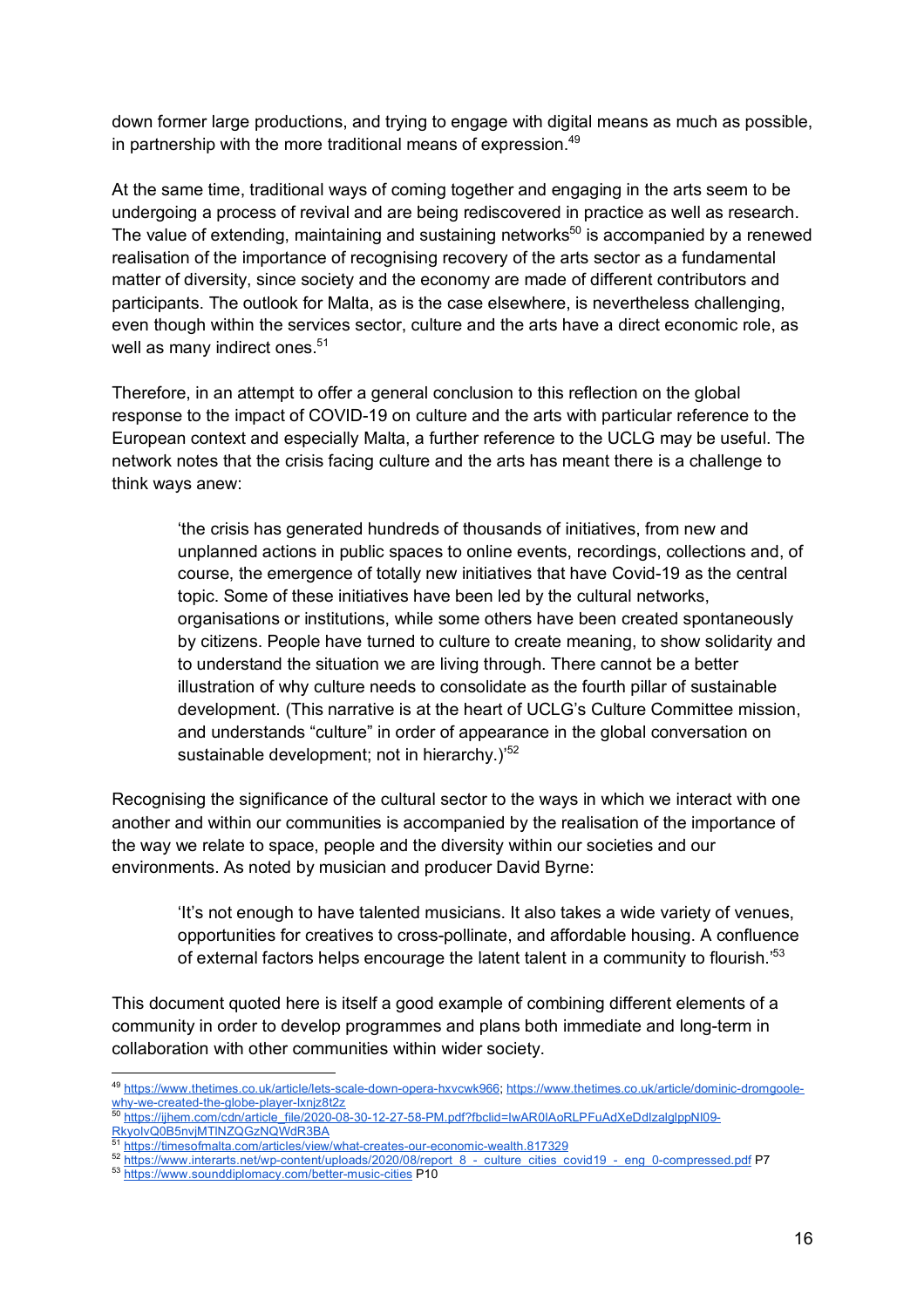Likewise, this text I have written recommends further research that is integrated into a variety of social fields that look at culture and the arts as an important part of a wider whole. The following extract is taken from a report by the World Cities Culture Forum that looks at the value of cities as nodal points of human life. An important aspect is the particular relation to our environment and matters of sustainability:

'As well as inspiring case studies, this latest research also recognises the opportunities available to cities to accelerate their environmental ambitions and embed them within cultural practice. We have identified the following opportunities: • Research and Publish: Research creative and cultural initiatives across your city which engage with environmental themes and practices. Publish an online resource to encourage new collaborations and good practice exchange and help build environmental knowledge, awareness and inspiration within the sector.

• Regular Conversations: Organise a regular meeting or working group to support ongoing collaboration between cultural and environmental departments. This will support the implementation of city strategy, progressing the goals of both departments as they relate to sustainable development. It will also encourage new ideas and partnerships, and identification of combined resource.

• Join Policy Together: Connect cultural and environmental policy and strategy so that they are mutually-reinforcing. Aligning cultural policy and targets to environmental ambitions – considering city, national and international policy frameworks (e.g. the Paris Agreement and Sustainable Development Goals) – will support a resilient and efficient cultural infrastructure which can publicly champion climate and environmental action.

• Smart Public Art: Include environmental sustainability within public art frameworks as both a creative programming theme, and also as an operational commitment to environmental good practice. Develop guidelines on the environmental impacts of materials, sourcing, construction and transportation.

• Get the Evidence: Monitor and report the environmental impact data of cultural activity, improving environmental literacy and understanding of performance and improvement. Calculating the return on investment of low-carbon and energyefficiency projects will evidence the benefits of environmental interventions and provide a business case for further investment.'54

#### Post scriptum

In a bizarre turn of events, at the time of schools opening again at the beginning of October, a senior public health advisor for the state agency Infectious Disease Prevention and Control Unit called for a complete wipe-out of arts, cultural and sports education after school hours provided by professionals and amateurs in the field.<sup>55</sup> A strong reaction by the sectors involved followed soon after. One reference will suffice:

'But her advice sparked reactions from an industry that feels it has been ignored throughout the crisis, with the head of the arts education subcommittee within Malta

<sup>&</sup>lt;sub>54</sub><br>54 https://juliesbicycle.com/wp-content/uploads/2019/10/WCCF\_Report\_June\_28\_FINAL\_v4.pdf P7

<sup>55</sup> https://timesofmalta.com/articles/view/stop-social-life-to-keep-schools-safe.820099